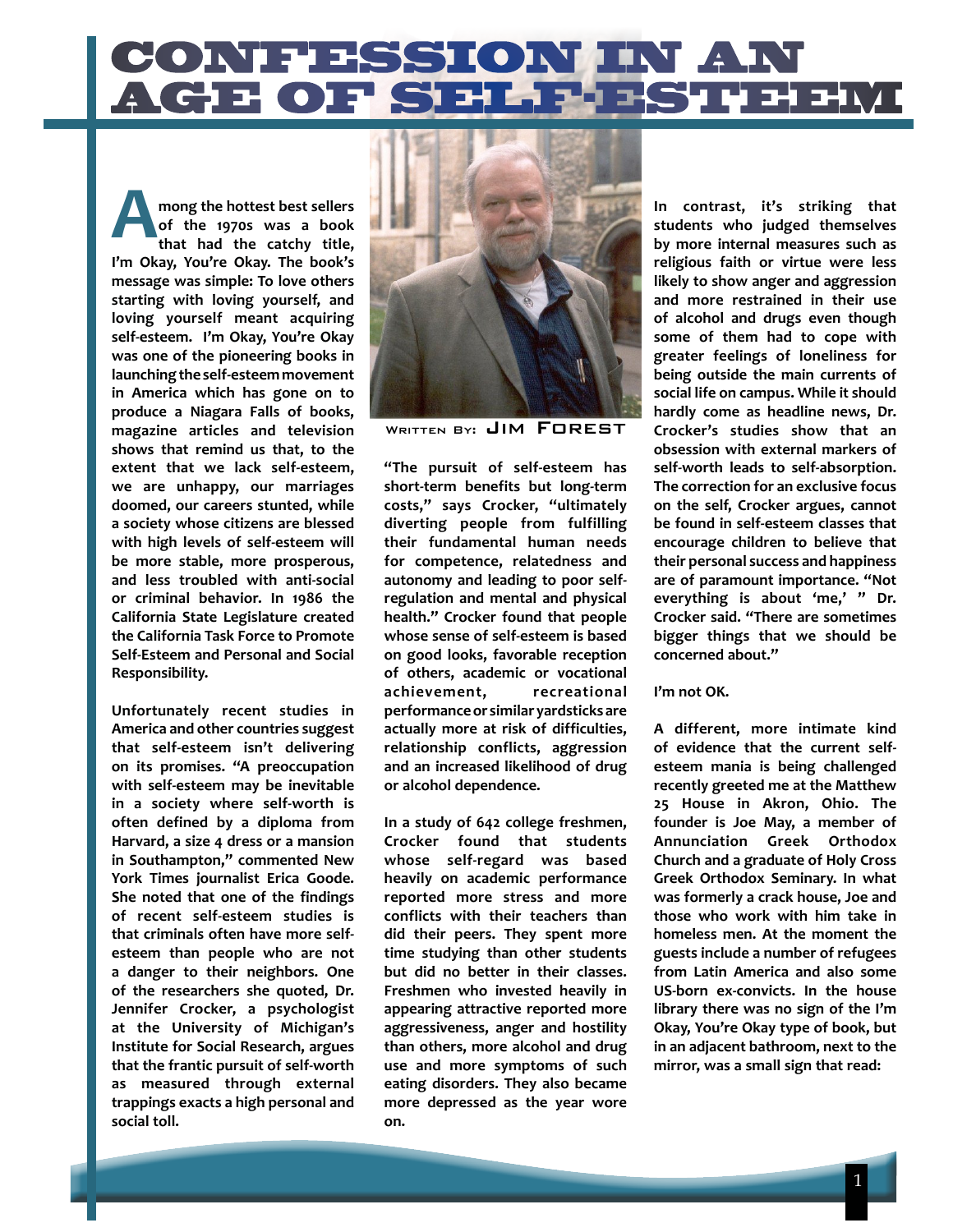#### Continued

WRITTEN BY: **JIM FOREST** 

**I am not a big deal.**

**I am not a big deal.**

**I am not a big deal.**

**Over lunch I asked what was behind this surprising message. Joe explained that during confession his priest once suggested that every morning he repeat the words "I am not a big deal" three times. Just to make sure he remembered Joe put the text in the place where he shaves each morning.**

**One might also say: I am not okay. Not only am I not okay but it may well be that I will never be okay this side of heaven. In fact I am, to put it bluntly, a sinner. I am not just a sinner but I dare to say I am an expert sinner. And, not only am I not okay, but the chances are neither are you.**

 **"We're capable of doing some rotten things," the Minnesota storyteller Garrison Keillor remarks, "and not all of these things are the result of poor communication. Some are the result of rottenness. People do bad, horrible things. They lie and they cheat and they corrupt the government. They poison the world around us. And when they're caught they don't feel remorse — they just go into treatment. They had a nutritional problem or something. They explain what they did — they don't feel bad about it. There's no guilt. There's just psychology." So eroded is our sense of sin that even in confession it often happens that people explain what they did rather than admit they did things that urgently need God's forgiveness. "When I recently happened to confess about fifty people in a typical Orthodox parish in Pennsylvania," the late Orthodox theologian and teacher Father Alexander Schmemann once** 

**wrote, "not one admitted to having committed any sin whatsoever!"**

**Confession is not a rite to promote self-esteem but is rather the recognition that there is rubbish in my life — things done and left undone — that damage my connection with God and with those whom God has given me to live among: people I know and people I don't know, people I love and people I fear. Confession is facing up to all in my life that I find painful to know about myself and struggle to keep hidden or camouflaged from those whom I want to love or respect me. It is a gradual return to wholeness, a return to communion, not because I have been made admirable by the church's sacraments but at least am pointed in the right direction and trying not to delude myself about how excellent I am when left to my own devices.**



#### **GUILT, COMMUNION AND REPENTANCE**

**For the person who has committed a serious sin, there are two vivid signs — the hope that what he did may never become known; and a gnawing sense of guilt. At least this is the case before the conscience becomes completely numb as patterns of sin become the structure of one's life to the extent that hell, far from being a** 

**possible experience in the next-life, is where I find myself in this life. It is a striking fact about our basic human architecture that we want certain actions to remain secret, not because of modesty but because there is an unarguable sense of having violated a law more basic than that in any law book — the "law written on our hearts" that St. Paul refers to in his Letter to the Romans 2:15. It isn't simply that we fear punishment. It is that we don't want to be thought of by others as a person who commits such deeds. One of the main obstacles to going to confession is dismay that someone else will know what I want no one to know.**

**We need to recover a sense of guilt, which in turn will provide the essential foothold for contrition, which in turn can motivate confession and repentance. Without guilt, there is no remorse; without remorse there is no possibility of becoming free of habitual sins. Yet there are forms of guilt that are dead-end streets. If I feel guilty that I have not managed to become the ideal person I occasionally want to be, or that I imagine others want me to be, it is precisely this kind of guilt that has no divine reference point. It is simply me contemplating me with the eye of an irritated theater critic. Christianity is not centered on performance, laws, principles, or the achievement of flawless behavior, but on Christ Himself and participation in God's transforming love. When Christ says, "Be perfect as your heavenly Father is perfect" (Mt 5:48), he is speaking not about the perfection of a student always obtaining the highest test scores or a child who manages not to step on any of the sidewalk's cracks, but of being whole, being in a state of communion, participating in God's love.**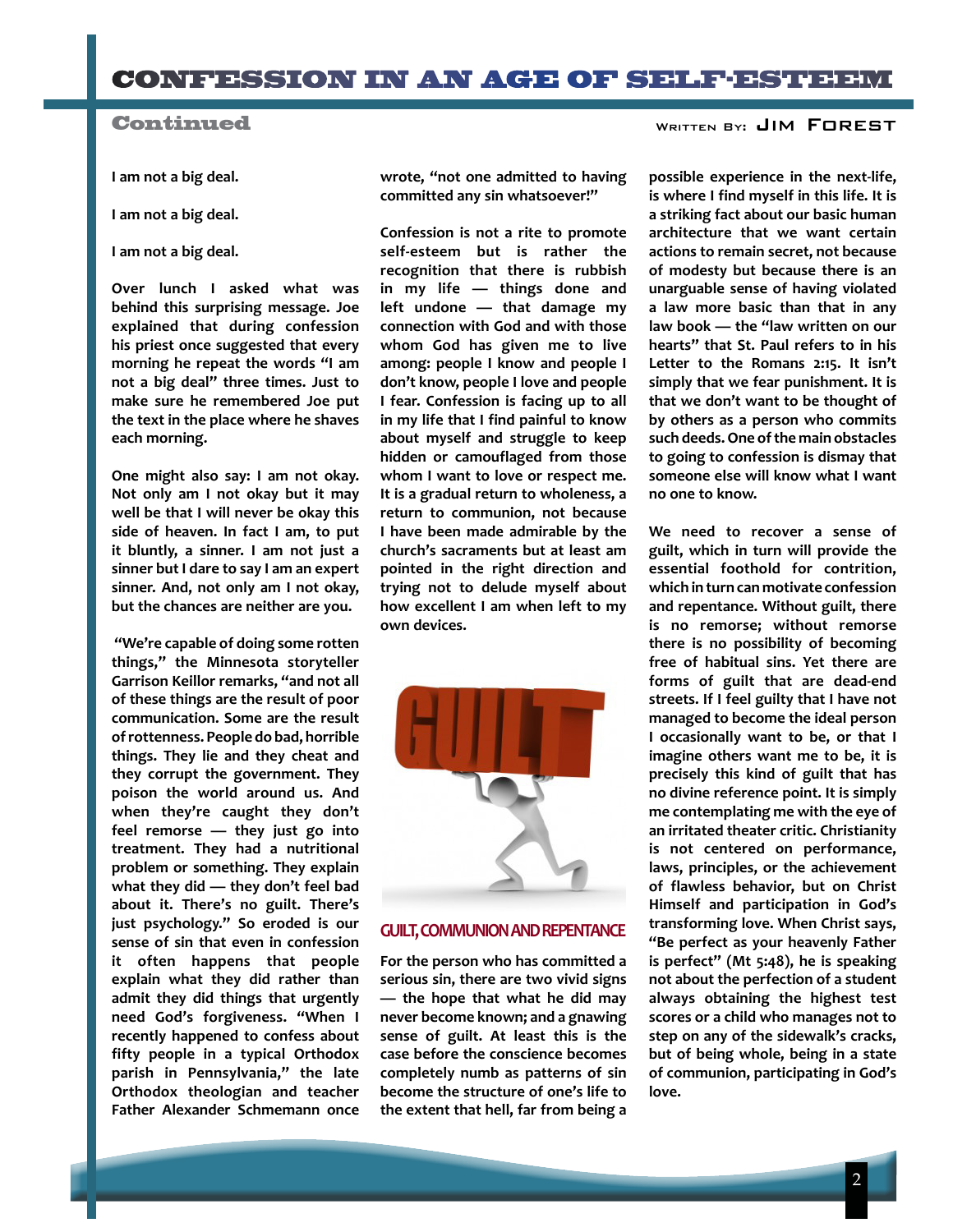Continued

WRITTEN BY: **JIM FOREST** 

**A blessed guilt is the pain we feel when we realize we have cut ourselves off from that divine communion that radiates throughout all creation. We must not suffer from the common delusion that one's sins are private or affect only a few other people. To think that our sins, however hidden, don't affect others is like imagining that a stone thrown into the water, so long as it's small enough, won't generate ripples.**

**This is a topic Garrison Keillor addressed in one of his Lake Wobegon stories. A friend — Keillor calls him Jim Nordberg — writes a letter in which he recounts how close he came to committing adultery. Nordberg describes himself waiting in front of his home for a colleague he works with to pick him up, a woman who seems to find him much more interesting and handsome than his wife does. They plan to drive to a professional conference in Chicago, though the conference isn't really what attracts Nordberg to this event. He knows what lies he has told others to disguise what he is doing. Yet his conscience hasn't stopped troubling him. Sitting under a spruce tree, gazing up and down the street at all his neighbors' houses, he is suddenly struck by how much the quality of life in each house depends on the integrity of life next door, even if everyone takes everyone else for granted. "This street has been good for my flesh and blood," he says to himself. He is honest enough to realize that what he is doing could bring about the collapse of his marriage and wonders if in five or ten years his new partner might not tire of him and find someone else to take his place. It occurs to him that adultery is not much different from horse trading.**

**Again Nordberg contemplates his neighborhood: "As I sat on the lawn looking down the street, I saw that we all depend on each other. I saw that although I thought my sins could be secret, that they are no more secret than an earthquake. All these houses and all these families — my infidelity would somehow shake them. It will pollute the drinking water. It will make noxious gases come out of the ventilators in the elementary school. When we scream in senseless anger, blocks away a little girl we do not know spills a bowl of gravy all over a white table cloth. If I go to Chicago with this woman who is not my wife, somehow the school patrol will forget to guard the intersection and someone's child will be injured. A sixth grade teacher will think, "What the hell," and eliminate South America from geography. Our minister will decide, "What the hell — I'm not going to give that sermon on the poor." Somehow my adultery will cause the man in the grocery store to say, "To hell with the Health Department. This sausage was good yesterday — it certainly can't be any worse today." By the end of the letter it's clear that Nordberg decided not to go to that conference in Chicago after all — a decision that was a moment of grace not only for him, his wife, and his children, but for many others who would have been injured by his adultery. "We depend on each other," Keillor says again, "more than we can ever know."**

**Far from being hidden, each sin is another crack in the world. Metropolitan Kallistos Ware has observed: "There are no entirely private sins. All sins are sins against my neighbor, as well as against God and against myself. Even my most secret thoughts are, in fact, making it more difficult for those around me to** 

**follow Christ."**

**One of the most widely used of all Christian prayers, the Jesus Prayer, is only one sentence long: Lord Jesus Christ, Son of God, be merciful to me, a sinner! Short as it is, many people drawn to it are put off by the last two words. Those who teach the prayer are often asked, "But must I call myself a sinner?" In fact, that ending isn't essential - but our difficulty using it reveals a lot. What makes me so reluctant to speak of myself in such plain words? Don't I do a pretty good job of hiding rather than revealing Christ in my life? Am I not a sinner? To admit that I am provides a starting point.**

#### **REPENTANCE AND CONFESSION**

**There are only two possible responses to sin: to justify it, or to repent. Between these two there is no middle ground. Justification may be verbal, but mainly it takes the form of repetition: I do again and again the same thing as a way of demonstrating to myself and others that it's not really a sin but rather something normal or human or necessary or even good. "After the first blush of sin comes indifference," wrote Henry David Thoreau in his On the Duty of Civil Disobedience. There is an even sharper Jewish proverb: "Commit a sin twice and it will not seem a crime." Repentance, on the other hand, is the recognition that I cannot live any more as I have been living, because in living that way I wall myself apart from others and from God. Repentance is a change in direction. Repentance is the door of communion. It is also the sine qua non of forgiveness. As Fr. Alexander Schmemann points out, "There can be no absolution where there is no repentance."**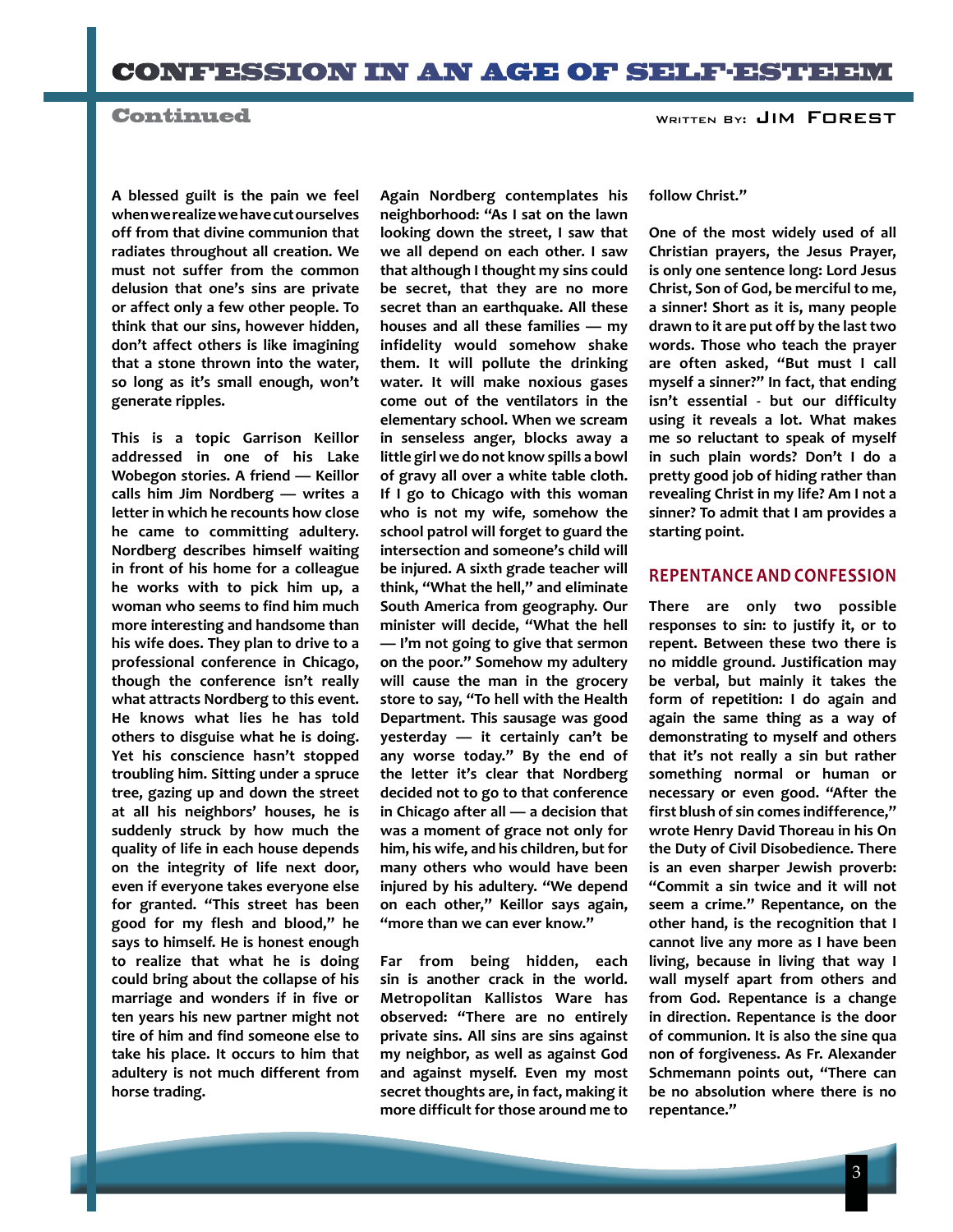#### Continued

WRITTEN BY: **JIM FOREST** 

**Repentance is the gateway to heaven. St. John Chrysostom said sixteen centuries ago while preaching in the city of Antioch: "Repentance opens the heavens, takes us to Paradise and conquers the devil. Have you sinned? Do not despair! If you sin every day, then offer repentance every day! When there are rotten parts in an old house, we replace the parts with new ones, and we do not stop caring for the house. In the same way,** 

**you should reason for yourself: if today you have defiled yourself with sin, immediately cleanse yourself with repentance."**

**It is impossible to imagine a vital marriage or deep friendship without confession and forgiveness. If you have done something that damages a deep, loving relationship, confession is essential to its restoration. For the sake of that bond, you confess what you've done, you** 

**apologize, and you promise not to do it again. In the context of religious life, confession is what we do to safeguard and renew our relationship with God whenever it is damaged. Confession restores our communion with God.**

**The purpose of confession is not to have one's sins dismissed as nonsins but to be forgiven and restored to communion. As St. John the Evangelist and Theologian wrote: "If we confess our sins, God is faithful and just, and will forgive our sins and cleanse us from all unrighteousness" (1 John 1:9). The apostle James wrote in a similar vein: "Therefore confess your sins to one another, and pray** 

**for one another, that you may be healed" (James 5:16).**

**Confession is more than disclosure of sin. It also involves praise of God and profession of faith. Without the second and third elements, the first is pointless. To the extent we deny God, we reduce ourselves to accidental beings on a temporary planet in a random universe expanding into nowhere. To the extent that we have a**  **of sins — that is usually the most difficult. It is never easy admitting to doing something you regret and are ashamed of, an act you attempted to keep secret or denied doing, or tried to blame on someone else, perhaps arguing — to yourself as much as to others — that it wasn't actually a sin at all, or wasn't nearly as bad as some people might claim. In the hard labor of growing up, one of the most agonizing tasks is becoming capable** 



**sense of God's existence, we discover everything in creation confessing God and see all beauty as a confession of God and His existence. We discover that faith is not so much something we have as something we experience — and we confess that experience much as glass confesses light. In his autobiography, The Confessions, St. Augustine drew on all three senses of the word. He confessed certain sins, chiefly those that revealed the process that had brought him to faith and baptism, making him a disciple of Christ and member of the Church. He confessed his faith. His book as a whole is a work of praise, a confession of God's love. But it is the first meaning — confession** 

**of saying, "I'm sorry." Yet we are designed for confession. Secrets in general are hard to keep, but un-confessed sins not only never go away but have a way of becoming heavier as time passes — the greater the sin, the heavier the burden. Confession is the only solution.**

**To understand confession in its sacramental sense, one first has to grapple with a few basic questions: Why is the** 

**Church involved in forgiving sins? Is priest-witnessed confession really needed? Why confess at all to any human being? In fact, why bother confessing to God even without a human witness? If God is really allknowing, then he knows everything about me already. My sins are known before it even crosses my mind to confess them. Why bother telling God what God already knows? Yes, truly God knows. My confession can never be as complete or revealing as God's knowledge of me and all that needs repairing in my life. A related question we need to consider has to do with our basic design as social beings.**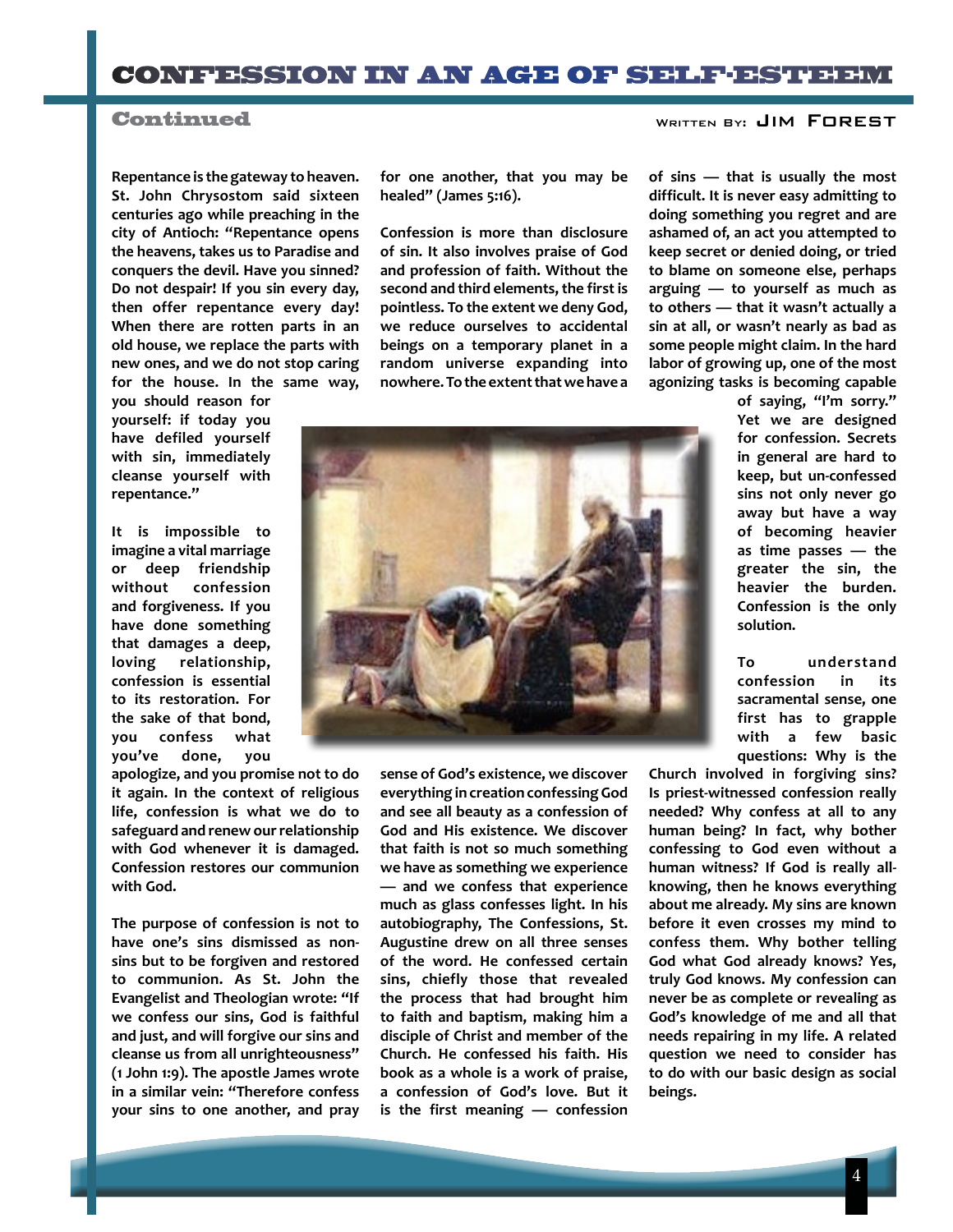#### Continued

WRITTEN BY: **JIM FOREST** 

**Why am I so willing to connect with others in every other area of life, yet not in this? Why is it that I look so hard for excuses, even for theological rationalizations, not to confess? Why do I try so hard to explain away my sins until I've decided either they're not so bad or might even be seen as acts of virtue? Why is it that I find it so easy to commit sins yet I am so reluctant, in the presence of another, to admit to having done so?**

**We are social beings. The individual as autonomous unit is a delusion. The individual is someone who has lost a sense of connection to others or attempts to exist in opposition to others — while the person exists in communion with other persons. At a conference of Orthodox Christians in France not long ago, in a discussion of the problem of individualism, a theologian confessed, "When I am in my car, I am an individual, but when I get out, I am a person again." We are social beings. The language we speak connects us to those around us. The food I eat was grown by others. The skills passed on to me have slowly been developed in the course of hundreds of generations. The air I breathe and the water I drink is not for my exclusive use but has been in many bodies before mine. The place I live, the tools I use, and the paper I write on were made by many hands. I am not my own doctor or dentist or banker. To the extent I disconnect myself from others, I am in danger. Alone I die, and soon. To be in communion with others is life. Because we are social beings, an essential element of confession is doing all I can to set right what I did wrong. If I stole something, it must be returned or paid for. If I lied to anyone, I must tell that person the truth. If I was angry without good reason, I must apologize. I must seek forgiveness not only from God but** 

**from those whom I have wronged or harmed.**

**We are also verbal beings. Words provide not only a way of communicating with others but even with ourselves. The fact that confession is witnessed by a priest forces me to put into words all those ways, minor and major, in which I live as if there were no God and no commandment to love. A thought that is concealed has great power over us. Confessing sins, or even temptations, makes us better able to resist. The underlying principle is described in one of the collections of sayings of the Desert Fathers, the Gerontikon: "If impure thoughts trouble you, do not hide them, but tell them at once to your spiritual father and condemn them. The more a person conceals his thoughts, the more they multiply and gain strength. But an evil thought, when revealed, is immediately destroyed. If you hide things, they have great power over you, but if you could only speak of them before God, in the presence of another, then they will often wither away, and lose their power." Confessing to anyone, even a stranger in an airport, renews rather than contracts my humanity, even if all I get in return for my confession is the well-worn remark, "Oh that's not so bad. After all, you're only human" — something like the New Yorker cartoon in which a psychologist reassures a Mafia contract killer stretched out on the couch, "Just because you do bad things doesn't mean you're bad." But if I can confess to anyone anywhere, why confess in church in the presence of a priest? It's not a small question in societies in which the phrase "institutionalized religion" is so often used, the implicit message being that religious institutions necessarily impede or undermine** 

**religious life. Yet it's not a term we seem inclined to adapt to other contexts. Few people would prefer we got rid of institutionalized health care or envision a world without institutionalized transportation. Whatever we do that involves more than a few people requiresstructures.**

#### **THE COMMUNAL CHARACTER OF CONFESSION**

**Confession is a Christian ritual with a communal character. Confession in the church differs from confession in your living room in the same way that getting married in church differs from simply living together. The communal aspect of the event tends to safeguard it, solidify it, and call everyone to account those doing the ritual, and those witnessing it. In the social structure of the Church, a huge network of local communities is held together in unity, each community helping the others and all sharing a common task while each provides a specific place to recognize and bless the main events in life from birth to burial. Confession is an essential part of that continuum. My confession is an act of reconnection with God and with all the people who depend on me and have been harmed by my failings and from whom I have distanced myself through acts of non-communion. The community is represented by the person hearing my confession, an ordained priest designated to serve as Christ's witness, who provides the guidance and wisdom that helps each of us overcome attitudes and habits that take us off course and who declares forgiveness and restores us to communion. In this way our repentance is brought into the community that has been damaged by our sins — a private event in a public context.**